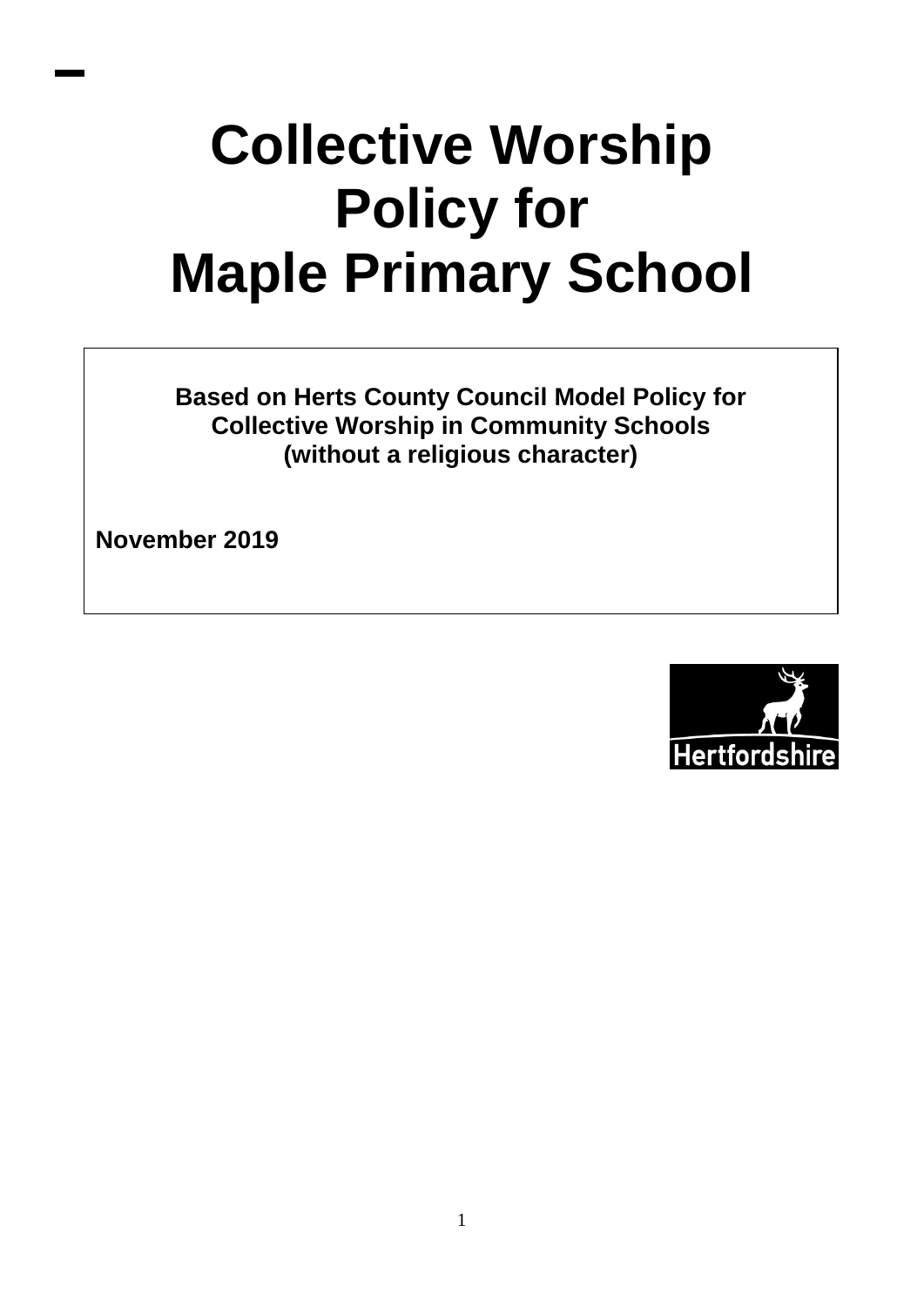# **BACKGROUND TO COLLECTIVE WORSHIP AT OUR SCHOOL**

It is a legal requirement that all registered school age pupils take part in an act of worship each day. These acts of worship must be "wholly or mainly of a broadly Christian Character" for the majority of the time. They must also be "appropriate, having regard to the ages, aptitudes and family backgrounds of the pupils".

Families who send their children to this school are in the main 'nominally' Christian but there are also some a range of faith backgrounds, including Hindu, Muslim, Jewish etc. Some children are from practising Christian families and some are from non-religious backgrounds. We recognise that in asking our children to worship we have to consider the background that our children come from and it is therefore not the practice of this school to preach to or convert the children. The faith background of both the staff and the child's family is respected at all times.

The head teacher is responsible (under the School Standards and Framework Act 1998) for arranging the daily collective worship after consulting with the governing body. Parents of a pupil at a community, foundation or voluntary school have a right to withdraw their children from collective worship. If a parent asks for their child to be wholly or partly excused from attending collective worship at the school, the school must comply unless the request is withdrawn. Any parent who wishes to exercise this right should consult the headteacher. Teachers may also withdraw from collective worship.

# **SOME DEFINITIONS**

### **Collective worship**

Worship from within a faith tradition has a very specific definition. A school community is not a worshipping community and the law recognises this by requiring "collective" not "corporate" worship. Broadly, worship in school is more appropriately referred to as worth-ship. This might encompass what is offered in a spirit of admiration, celebration and respect to God and/or people of excellence, worthy of honour and by extension to concepts, principles and conduct which are worthy of celebration as examples of the highest achievements of the human spirit.

Worship defined in this way draws on literature, music, art, drama and other sources of inspiration and reflection for pupils and staff whose religious and cultural backgrounds are of any faith or none. In this way collective worship is inclusive not exclusive.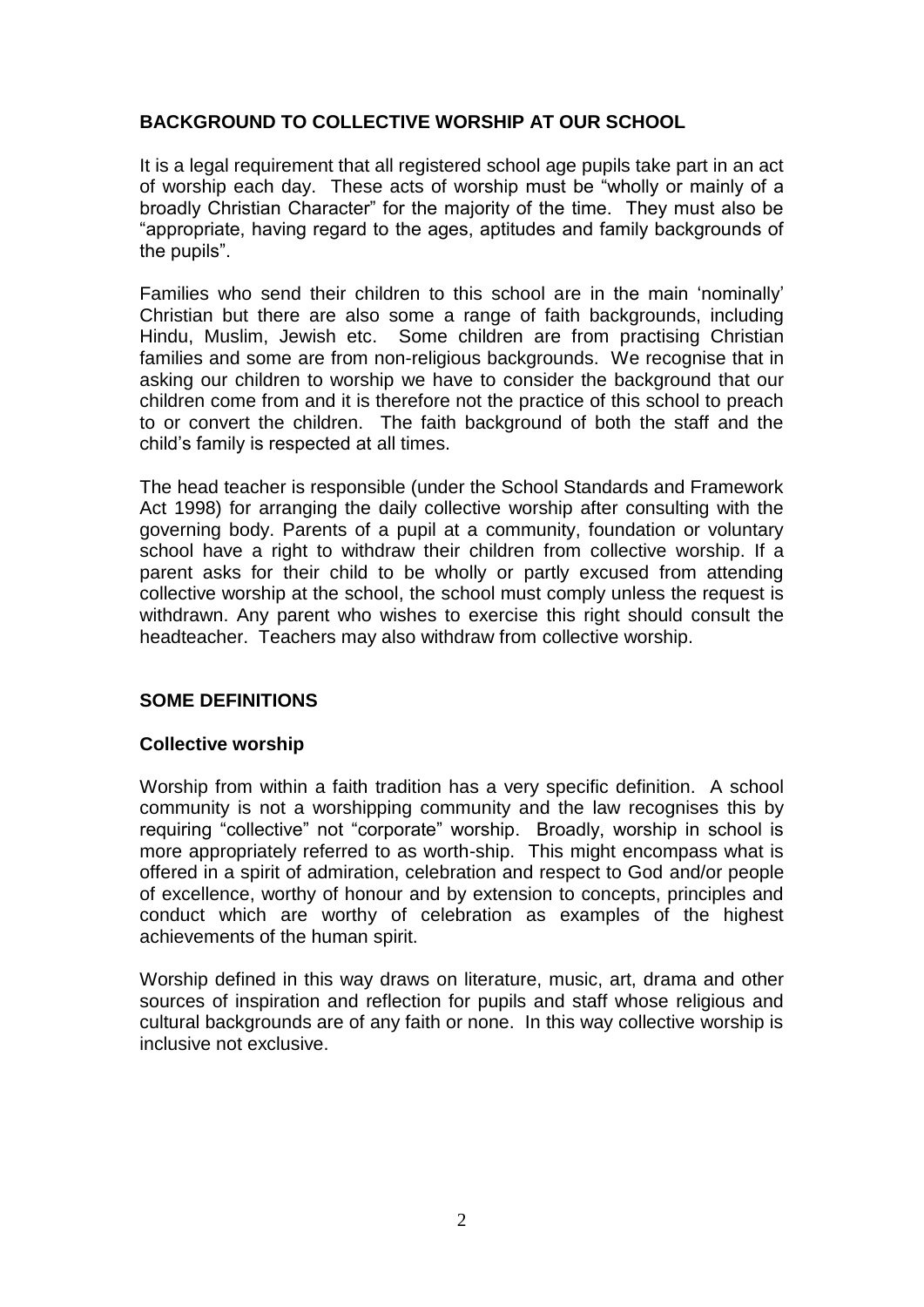### **Worship of a broadly Christian character**

The majority of acts of worship must be of a "broadly Christian character", and those that are must reflect the broad traditions of Christian belief without being denominational. Paragraphs 60-63 of the DFE Circular 1/94 asks schools to define this as according a special status to Jesus Christ.

If we are to be inclusive in our worship in this school, taking the family backgrounds of the children into consideration, then, when according a special status to Jesus Christ, all pupils, whatever their beliefs, need to be respected. It is therefore appropriate in this school to tell stories of the life of Jesus, but inappropriate for all children to be required to address Him in prayer.

Many of the characteristics of Christianity are shared by all the faiths. It is important to concentrate on these as well as those specific to Christianity.

### **VALUES AND AIMS**

We believe at this school that collective worship both supports and strengthens what we aim to do in every aspect of school life. Our caring ethos, and the value which we place on the development of the whole child; spiritually, morally, socially, culturally and intellectually is reflected in our worship. We value this special time in the school day for the space it gives children to develop a reflective approach to life and the ability to express their reflections in traditionally religious ways or any other appropriate manner.

Through our collective worship we aim to provide a caring and supporting environment for children to:

- Become increasingly aware of themselves as individuals and groups within the school and wider community
- Grow in understanding of the feelings of other people in every day situations and beliefs
- Explore the language which people use to express their feelings
- Deepen their sense of wonder about the world around them
- Grow in confidence when making a presentation to the group or whole school
- Respond freely to religious and/or spiritual stimulus
- Acknowledge diversity and affirm each person's life stance, whether it be religious or not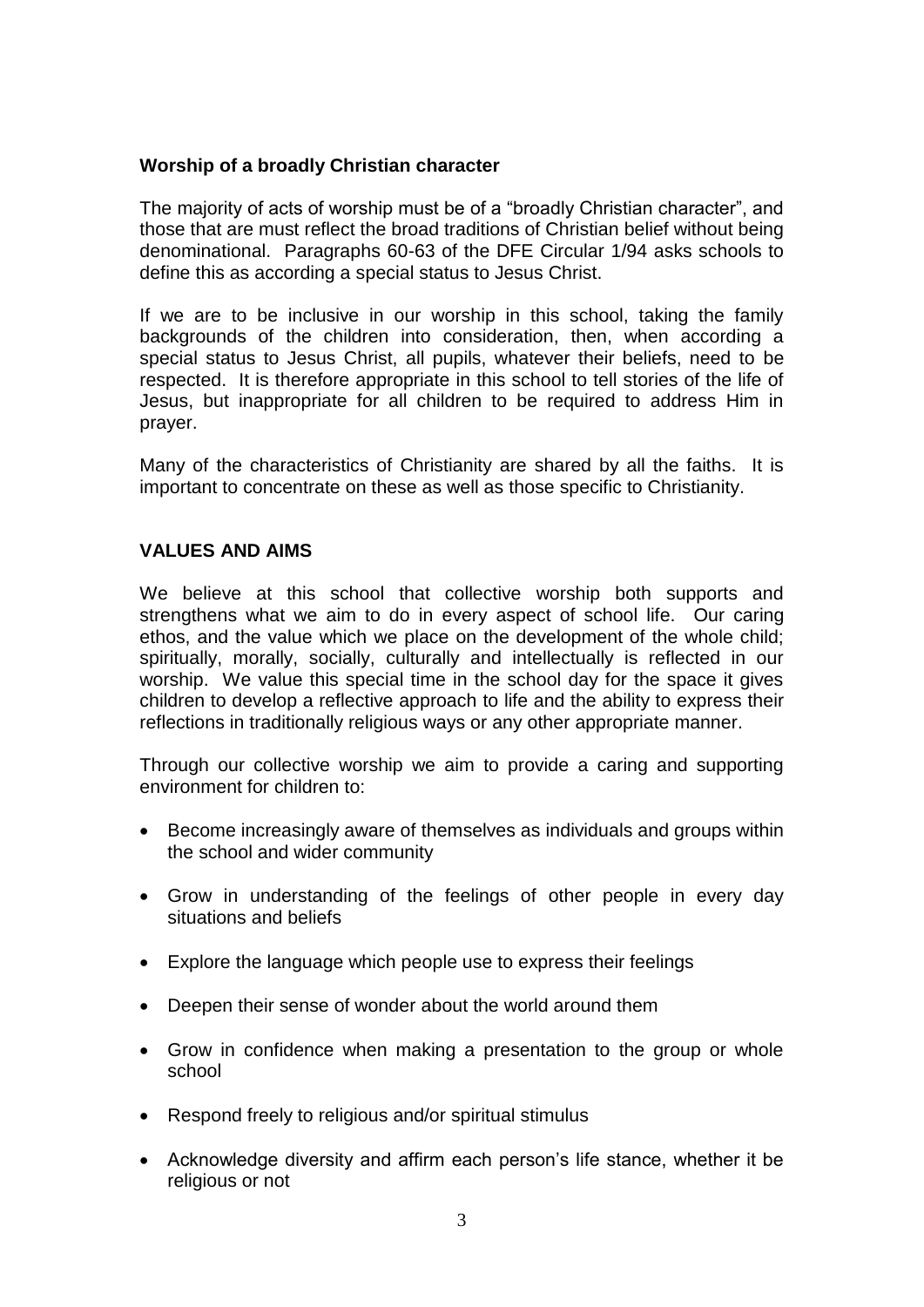Worship both reflects and nurtures the ethos of the whole school. It encompasses all aspects of school life and all areas of the curriculum so that every member of staff and every pupil may feel involved. In particular school worship here develops the feeling of belonging to a community which is essential for personal development and spiritual growth.

# **OBJECTIVES**

We see school worship as an educational opportunity with clear objectives. We use this time to encourage pupils to:

- Show interest in, and a concern for, members of the school community
- Celebrate special occasions together
- Show concern for the daily happenings in school life, the local community and the wider world
- Share appreciation of worthwhile projects undertaken by groups within the school
- Explore and review the variety of values, attitudes, standards, manifested in religions and society
- Reflect upon dimensions of human life the wonderful, beautiful, joyful, heroic, humorous, tragic, sorrowful, solemn….;
- Reflect on the way in which humankind has expressed the deepest spiritual feelings, through the creative and expressive arts, scientific discovery, religious practice, service to God and other people.

# **PLANNING**

In this school we combine our acts of worship with assembly, helping to ensure that worship takes place within a broad educational framework. The whole school meets together on Monday at 10.10 a.m. for 20 minutes; and on Friday at 1.20 p.m. for 25 minutes. On Wednesday the Infants and Juniors meet separately at 10.10 for 20 minutes. On other days there may be an assembly / worship time in the classroom.

The headteacher usually leads the whole school worship, with a rota of other staff leading worship on other days. Pupils are encouraged to take an active part in both the planning and leadership of some assemblies: e.g. House Captains, Eco Committee, School Council.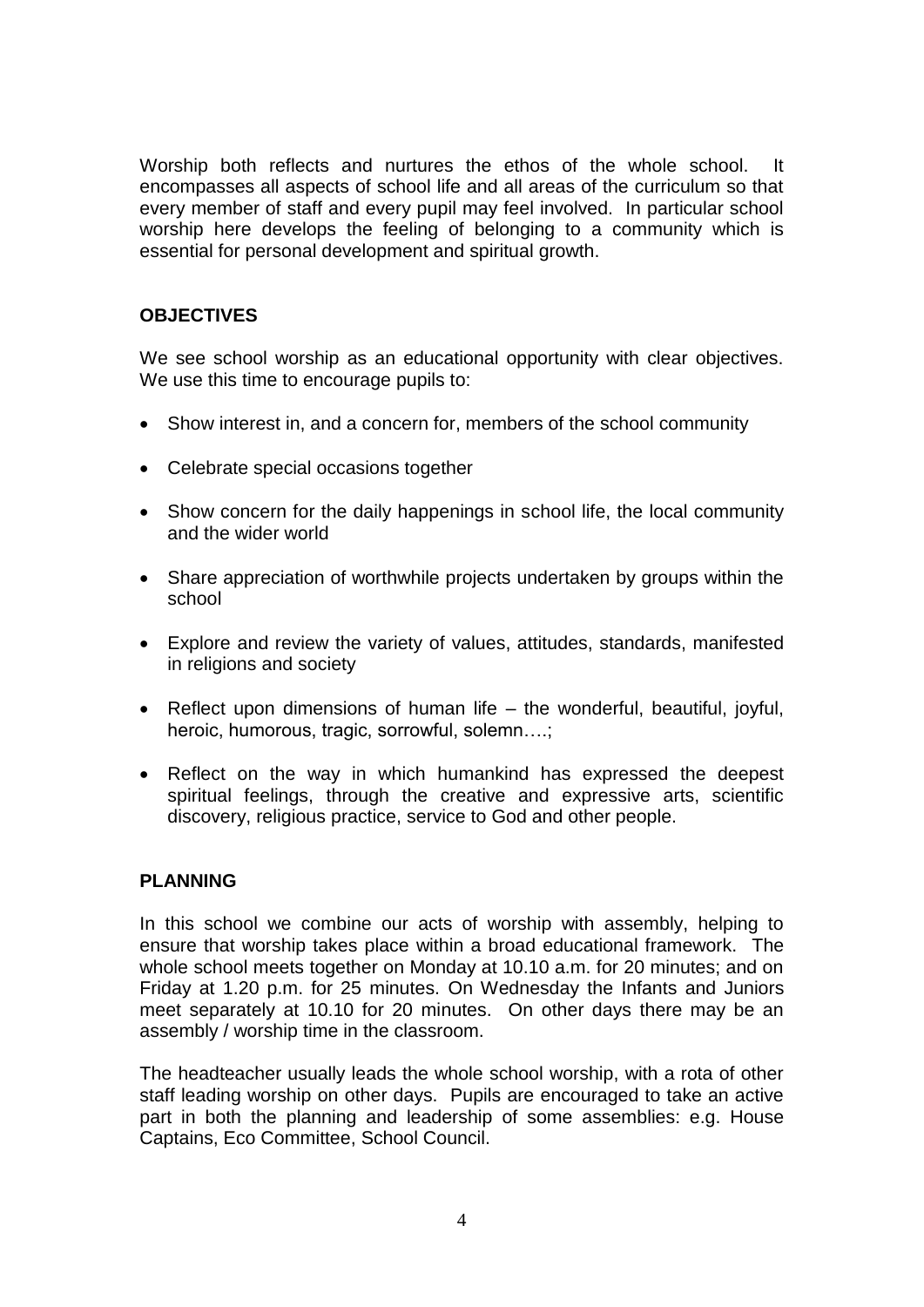The school year has been divided into themes which encompass religious festivals, known national or international events, aspects taken from the school calendar; and the key principles of British Values. Staff leading worship can then plan around the themes and a development of ideas can build up.

We believe that creating the right atmosphere is crucial to the quality of the worship. Therefore, the time is not over-dominated by school administration or moralising. We plan the time so that there is a variety in content and methods, allowing opportunity for quiet personal reflection/worship.

The Friday whole school assembly is also an opportunity to celebrate both the out-of-school and in-school achievements of the pupils.

# **We choose from a range of methods, including:**

- Pupil's contributions
- Sacred and secular stories/readings
- Dance/drama
- Prayer/reflection/meditation/songs/hymns/music
- Artefacts/natural materials
- Visual aids/focal points
- Dialogue/creative silence
- Visitors

The Lion Storyteller Bible is used for some Infant assemblies, to enable the children to listen to and reflect on some of the main stories from the Old and New Testaments.

### **SUCCESS CRITERIA**

At this school evaluate our acts of worship against some of the following:

- Involvement, enjoyment, attention, reaction of pupils
- The growth of respect and tolerance within the school community
- Positive response to shared experience
- An atmosphere which matches the theme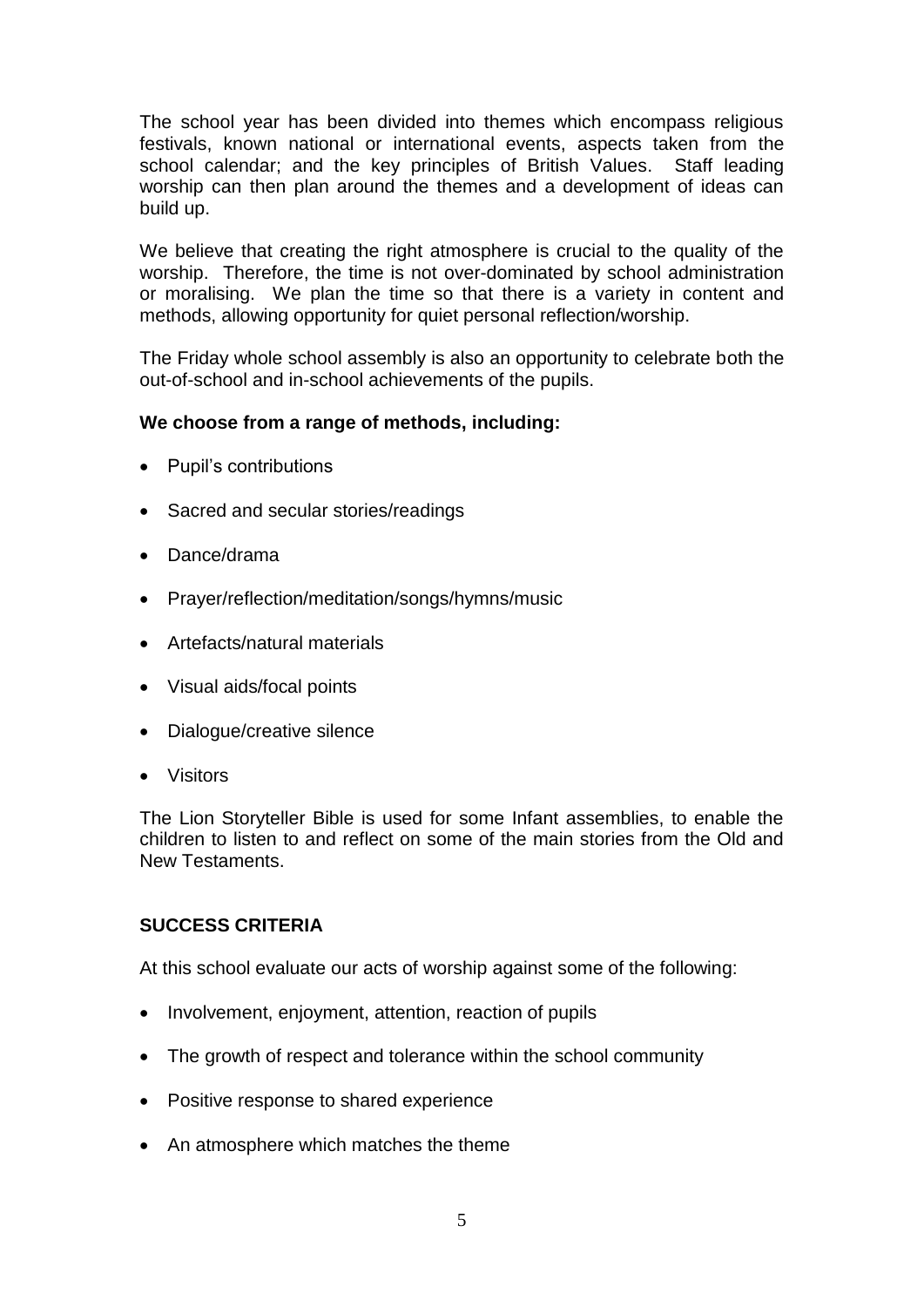- A contribution to individual and community sense of well being
- A sense of occasion
- Good order
- Staff affirmation
- A sense of challenge
- A place in the overall plan of the school
- Enrichment of pupil's experience

# **SOME CHALLENGES**

# **Staff non-contact time**

We appreciate the need for staff to have some time during the school day set aside for planning and preparation. We also recognise the value of the whole school, including staff, being involved in our school worship.

The teachers have a rota of non-contact time which includes them planning with the class TAs during a Monday assembly when the Headteacher takes the whole school assembly; and a weekly teachers/TAs whole staff meeting is held during the Wednesday assembly times, with two of the teachers leading/overseeing the separate Key Stage assemblies on a rota basis.

### **Song/music**

Singing/music is a very powerful means of creating the right atmosphere and unifies and uplifts the school community. We have a bank of songs and music from which to draw, taken from a variety of cultures and types. We also select our songs/music carefully to match the theme.

### **Prayer**

The use of prayer has led to a great deal of debate. We feel that prayer is a good way of enabling children to focus their thoughts. Nevertheless, pupils should not be required to say or affirm prayers in which they do not believe. We have developed various forms of introductions to our prayers which distances children, but gives them the opportunity to participate if they so desire; e.g., 'And now in a moment of stillness, listen to the words of a well known Christian/ Hindu/ Muslim prayer/poem/reading…' In this way we are able to use prayers from many different traditions.

It is not always necessary to have a prayer and the use of regular moments of silence and reflection provides opportunities for some pupils to respond in a personal way if they so wish.